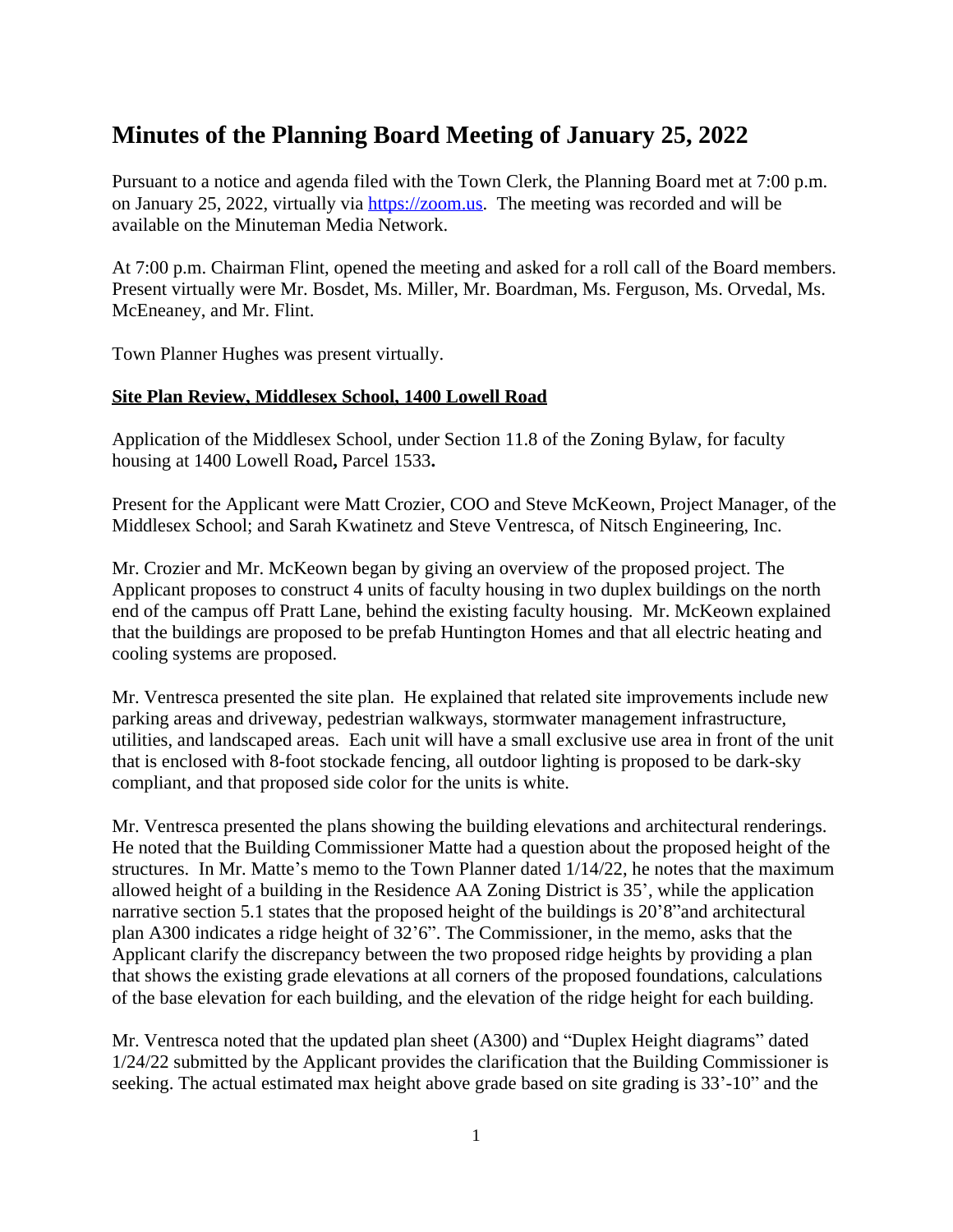building sections are 31'- 8 ¼" from first floor. (See Nitsch Engineering memo dated 1/24/22). Mr. Ventresca explained that it is proposed to maintain the existing grading.

The Board considered the Planner's Report dated 1/25/22 and the Site Plan criteria under Section 11.8.7.1 of the Zoning Bylaw.

Ms. Orvedal wondered why all gravel is not proposed for the unit's parking areas since the water table is high and that typically the Board asks for a reduction in new impervious surfaces. Mr. Ventresca explained that the pavement for the parking spots is proposed to provide a more stable parking area and to delineate resident parking.

Ms. Miller asked the Applicant to elaborate on the comment in their application that this project will have no impact on Town services. Mr. Crozier and Mr. McKeown explained the reasons for that statement in the application narrative. Ms. Miller wondered if there could be potentially additional students for the public elementary and middle schools. Mr. McKeown acknowledged that is a possibility.

Ms. Miller asked about the proposed landscaping and retention of trees. Mr. Ventresca explained that is it is proposed to maintain the existing trees in the required setback area and the stone wall along Lowell Road will not be disturbed. He noted that the area around the units will be a residential-type lawn landscaping.

Mr. Flint asked if the project is subject to the Town's Tree Preservation Bylaw. Town Planner Hughes explained that the Bylaw does apply and that prior to the commencement of any site work or issuance of a building permit, the Applicant will be required to apply for Tree Preservation Bylaw application.

Town Planner Hughes asked about the proposed 8-foot fence. She suggested lower fencing would more appropriate. Mr. McKeown explained that 8-foot fencing is proposed because of the proximity of the proposed units to adjacent playing fields. He said that height was chosen to screen the units and resident's parking areas.

Ms. Ferguson thanked the Applicant for proposing all electric utilities and no garages. She asked if the School plans for additional faculty housing in the future. Mr. Crozier explained that the School has a Master Plan for the campus that looks ahead to what may be needed in the future but that, at this point, this is last faculty housing piece that the School will undertake for the time being.

Ms. Miller asked about the proposed parking lot and wondered how residents of the units housing would be directed through the parking lot as the circulation pattern was not obvious from looking at the plan. Mr. Crozier explained the circulation route from the north gate of the campus on Pratt Lane and through the campus and existing gravel parking lot. Mr. McKeown explained the School's methods for coning and striping parking areas with parking details during events. The Board would like the Applicant to submit a sketch plan for how the lot is to be striped.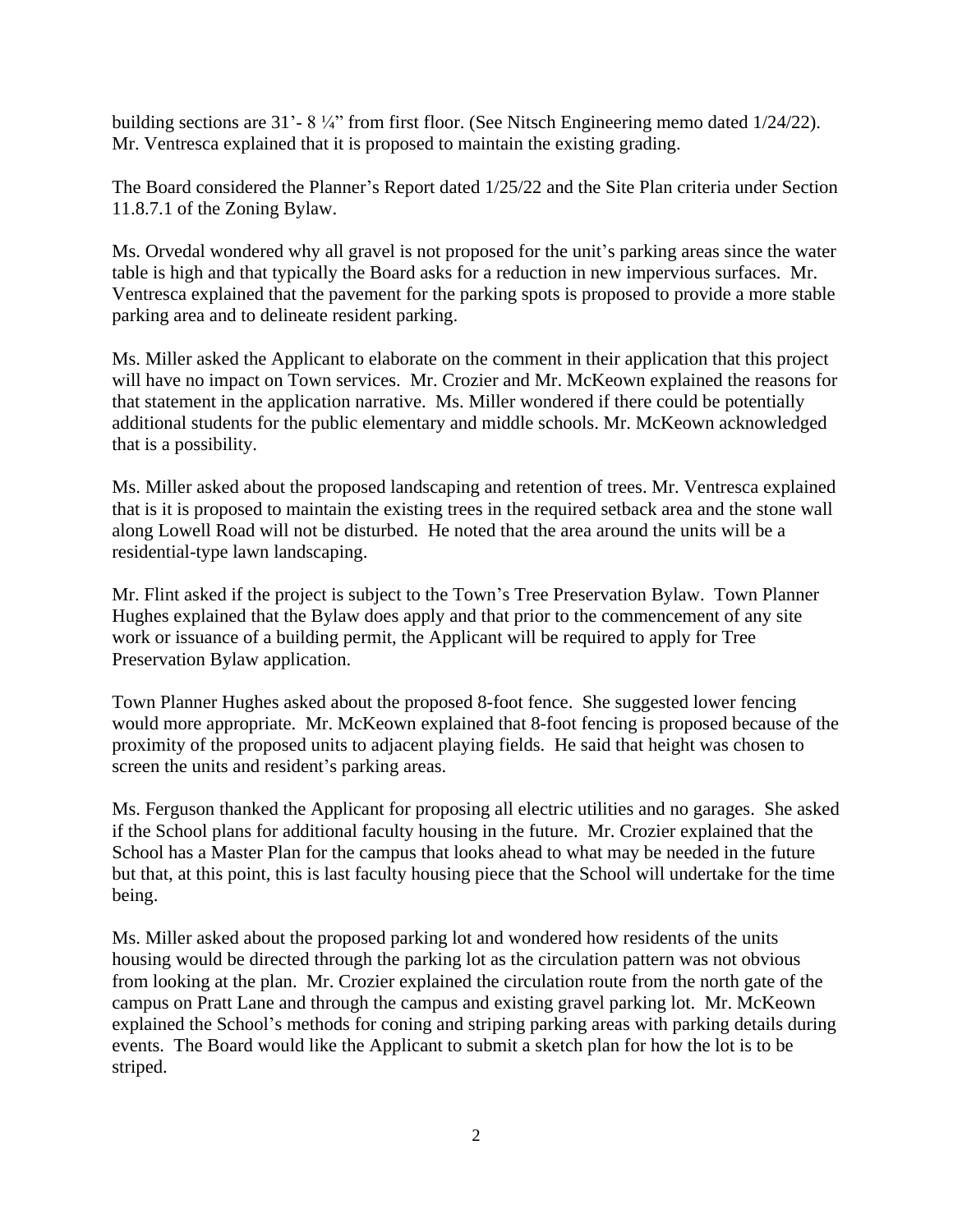Ms. Miller asked about the lighting. Mr. Crozier explained that the lights in that area are on an automatic timer.

Mr. Flint asked for public comment.

Nancy Nelson, 1695 Lowell Road, suggested that the Applicant consider a paint color other than the proposed bright white color, one that would appear subtler in the landscape.

Michael McAteer, 1615 Lowell Road, appreciated that the Applicant is proposing all-electric utilities. He asked if the Applicant has considered zero net energy rooftop solar. He asked if an electric vehicle charging station is proposed for the new units. He referred to the Town's Climate Action Plan and asked the school to lead by example in their design of this project.

Mr. McKeown explained that the School works closely with the Concord Municipal Light Plant regarding utility service and that at present there is net metering on campus so electric vehicle charging stations are not proposed as part of this project. Mr. Flint suggested that preconstruction is the best time to install conduit for charging station and encouraged the Applicant to do that now to allow electric vehicle charging stations for the units. Mr. McKeown spoke about the lack of 220V charging capability. He offered that that it may be possible to install a 110V outdoor outlet on the units. Mr. Bosdet pointed out that it would be more practical for charging stations to be located closer to where vehicles will be parked rather than running power cords from the units to the parking areas, which are proposed to be over 20 feet from the units.

The Board decided to continue the public hearing to allow the Engineering Division and Building Commissioner time to review the revised plans and information and to allow the Applicant to response to the questions raised during discussion this evening. The Board asked the Town Planner to draft a decision for approval.

Mr. Flint moved, and Mr. Bosdet seconded, that the Planning Board continue this item to 2/8/22 at 7 p.m. All voted in favor. The roll call vote was Ms. Orvedal, yes; Ms. Ferguson, yes; Mr. Bosdet, yes; Ms. McEneaney, yes; Mr. Boardman, yes; Ms. Miller, yes; and Mr. Flint, yes.

## **2022 ATM Draft Warrant Articles**

Included in the Board's packet were the final draft warrant articles for the Formula Business Bylaw (Section 3.3), the Accessory Dwelling Unit (Section 4.2.2.2), and the Thoreau Depot Business District Zoning Amendment.

The Board reviewed and edited the Thoreau Depot Business District article. Mr. Flint had several suggestions for clarity.

Town Planner Hughes reported that she and the Regional Housing Services Office Director were able to simplify the fractional unit calculation for the affordable housing language in the Section 7.11.4.4 of the TDBD Zoning amendment article.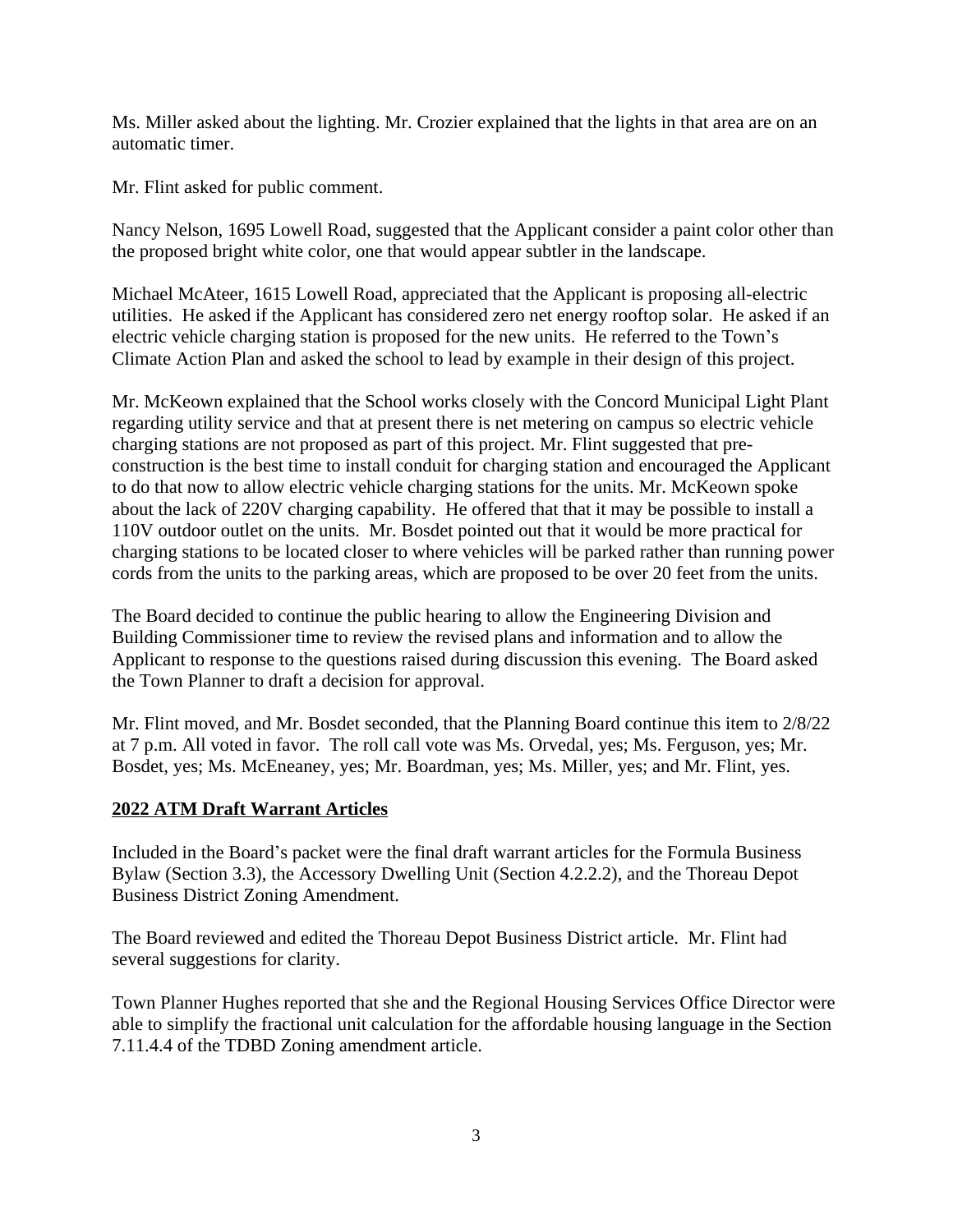The Board discussed the formula business cap for the Thoreau Depot Business District considering Town Counsel's opinion that keeping the cap at 12 raises the risk that the formula business bylaw would be ruled to be a "protectionist" measure by the Town to protect its current formula businesses from competition and may create an incentive for someone to challenge the whole formula business bylaw and possibly overturn it.

After discussion, it was the consensus of the Board to set the formula business cap for the Thoreau Depot Business Zoning District at 14 total, which preserves the existing mix, while allowing the potential for existing business to become a formula business or allow for the addition of new formula businesses.

The Board voted to submit the three Zoning Bylaw amendment warrant articles for the 2022 Annual Town Meeting. The submittal deadline is 2/2/22.

Mr. Flint moved that the Board submit the Zoning Bylaw warrant article to for the Thoreau Business District Zoning as written and amended by discussion this evening. Ms. Miller seconded. The roll call vote was Ms. Orvedal, yes; Mr. Bosdet, yes; Ms. Miller, yes; Mr. Boardman, yes; Ms. Ferguson, yes; Ms. McEneaney, no; and Mr. Flint, yes. The motion passed.

Mr. Flint moved that the Board submit the Zoning Bylaw warrant article for Section 4.2.2.2 of the Zoning Bylaw (Additional Dwelling Unit) as written. Mr. Bosdet seconded. All voted in favor. The roll call vote was Ms. Orvedal, yes; Mr. Bosdet, yes; Mr. Boardman, yes; Ms. Ferguson, yes; Ms. Miller, yes; Ms. McEneaney, yes; and Mr. Flint, yes.

Mr. Flint moved that the Board submit the Zoning Bylaw warrant article for Section 3, Formula Business as written and amended by discussion this evening. Mr. Boardman seconded. The roll call vote was Ms. Orvedal, abstain; Mr. Bosdet, yes; Mr. Boardman, yes; Ms. Ferguson, yes; Ms. Miller, yes; Ms. McEneaney, yes; and Mr. Flint, yes. The motion passed.

The Board next decided which members would present which article at the March 8 Public Hearing and at Town Meeting. Mr. Flint will present the Thoreau Depot Business District. Ms. Ferguson will present the Additional Dwelling Unit article. Ms. Miller will present the Formula Business article.

#### **Draft Scenic Roads Bylaw Discussion**

Included in the Board's packet was the Historical Commission's final draft of the proposed Scenic Roads Bylaw Warrant Article dated 1/13/22. The Board discussed whether to co-sponsor or support the warrant article and whether to include a statement in the Warrant Article Purpose.

Historical Commission Chair Melissa Saalfield was present. She explained to the Board the process and research done for the Bylaw creation and how the roads listed in the article were designated. She described the outreach to residents that was conducted.

Mr. Boardman brought up his concerns about the intent and potential effectiveness of the Bylaw.

Sue Felshin, 19 Sunnyside Lane, suggested a minor edit to the explanation portion of the article and said that she will email her suggestion to email Town Planner Hughes, who will share the comments with the Historical Commission Chair.

After discussion, Mr. Flint moved that the Planning Board co-sponsor, with the Historical Commission, a Scenic Roads Bylaw warrant article as drafted by the Historical Commission.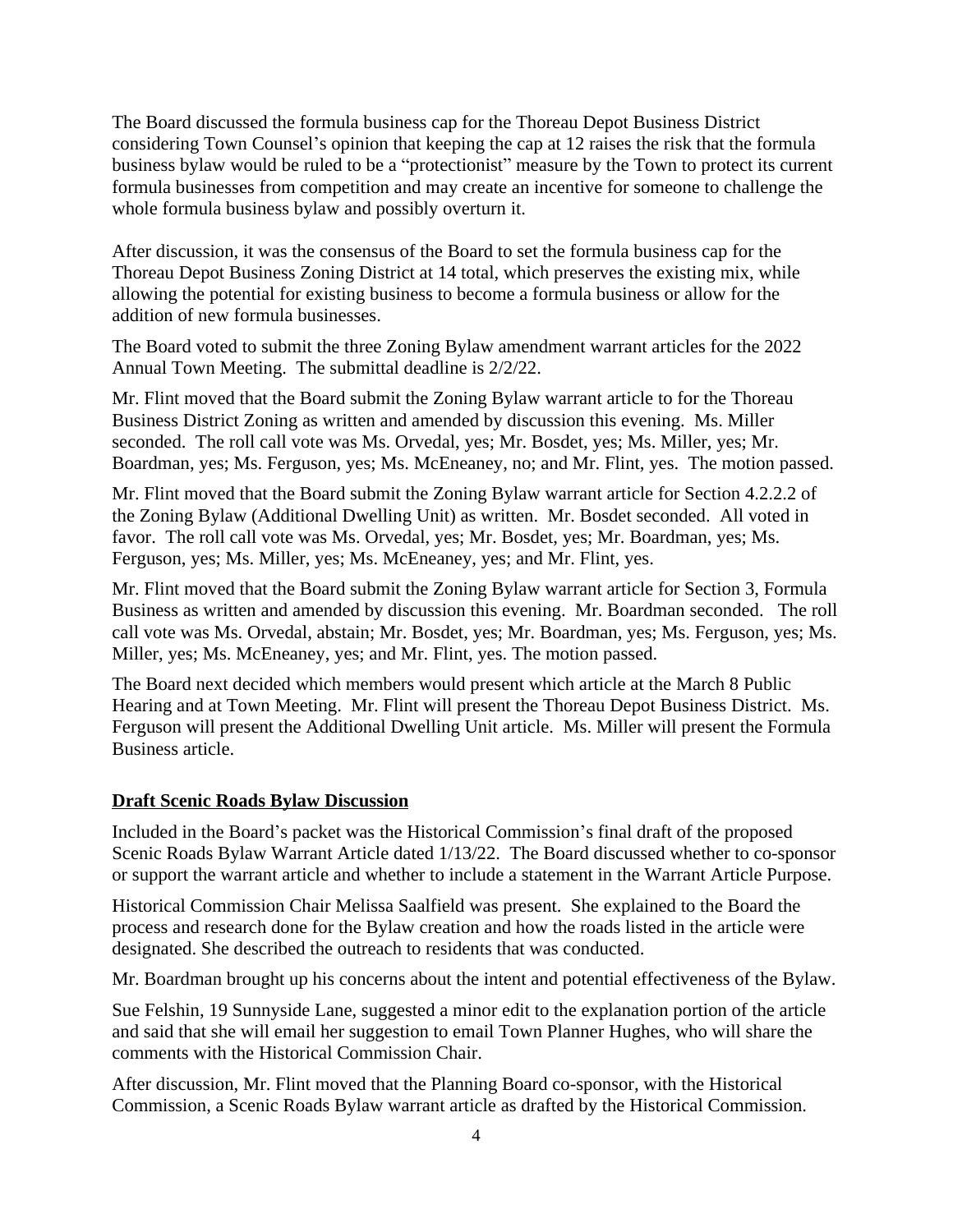Ms. Orvedal seconded. The roll call vote was Mr. Bosdet, yes; Mr. Boardman, no; Ms. Orvedal, yes; Ms. Ferguson, yes; Ms. McEneaney, yes; Ms. Miller, yes; and Mr. Flint, yes. The motion passed.

The Board decided to include a sentence in the explanation of the article that a majority of the Board voted to co-sponsor the submission of the article. A presentation of this article by Historical Commission members will be made at the March 8 Public Hearing.

## **Minutes**

The Board reviewed the revised draft minutes of the January 11, 2022 meeting. Mr. Flint moved to approve the minutes. Mr. Bosdet seconded. All voted in favor. The roll call vote was Mr. Boardman, yes; Ms. Ferguson, yes; Ms. Orvedal, yes; Mr. Bosdet, yes; Ms. Miller, yes; Mr. Flint, yes, and Ms. McEneaney abstain. The motion passed.

## **Planning Board Liaison/Town Planner Updates**

Town Planner Hughes reported that she, with the assistance of the consulting team working on the Assabet River Bridge and Trail, submitted a Mass Trails grant application for \$300,000 on January 31<sup>st</sup>. If awarded, these funds will be used in combination with \$300,000 in Community Preservation Act funds, which will be voted at the 2022 Annual Town Meeting Warrant. These combined funds, in addition to \$110,000 requested from the town's Capital Improvement program, will complete the final design, engineering, and permitting needed to get the project on the State's Transportation Improvement Program for construction funding.

Town Planner Hughes reported that she recently attended a webinar on the MBTA Communities Act Draft Guidelines dated 12/15/21. The comment period ends in March. Ms. Hughes will send the weblink to the Board and will prepare an informational memo for the Planning Board and Select Board to consider after she receives additional information from DHCD.

Mr. Flint reported that he learned from a recent webinar that MAPC is revisiting the suburban strip mall concept and found it interesting since it reflected many of the issues and discussions that the Board has had. Mr. Flint updated the Board on the finalized CPC project budgets which include land acquisition in West Concord.

Information about Site Plan Rules and Regulations from other area towns are posted to the Board's Goals and Projects page on the Town's website. [https://concordma.gov/2193/Planning-](https://concordma.gov/2193/Planning-Board-Goals-Projects)Board-Goals-Projects

## **General Public Comment**

Carol Savoy, 61 Belknap Street, commented on the appropriateness of the TDBD warrant article explanation. She also reiterated her concerns that fifty-five commuter parking spots could be lost. She referred to an email sent to the Board by resident, Sven Weber, and wondered about loss of leverage to keep commuter parking.

Sue Felshin, 19 Sunnyside Lane, spoke in support of proposed Thoreau Depot Business District Zoning article and expressed thanks to the Board for their efforts.

Ms. Orvedal reminded the Board about the upcoming discussion at the 2/8/22 meeting on developing Site Plan Rules and Regulations and the homework assignments for the members to think about the different elements of site plans and pick a category to research. Town Planner Hughes will prepare a memo to the Board with the categories for consideration.